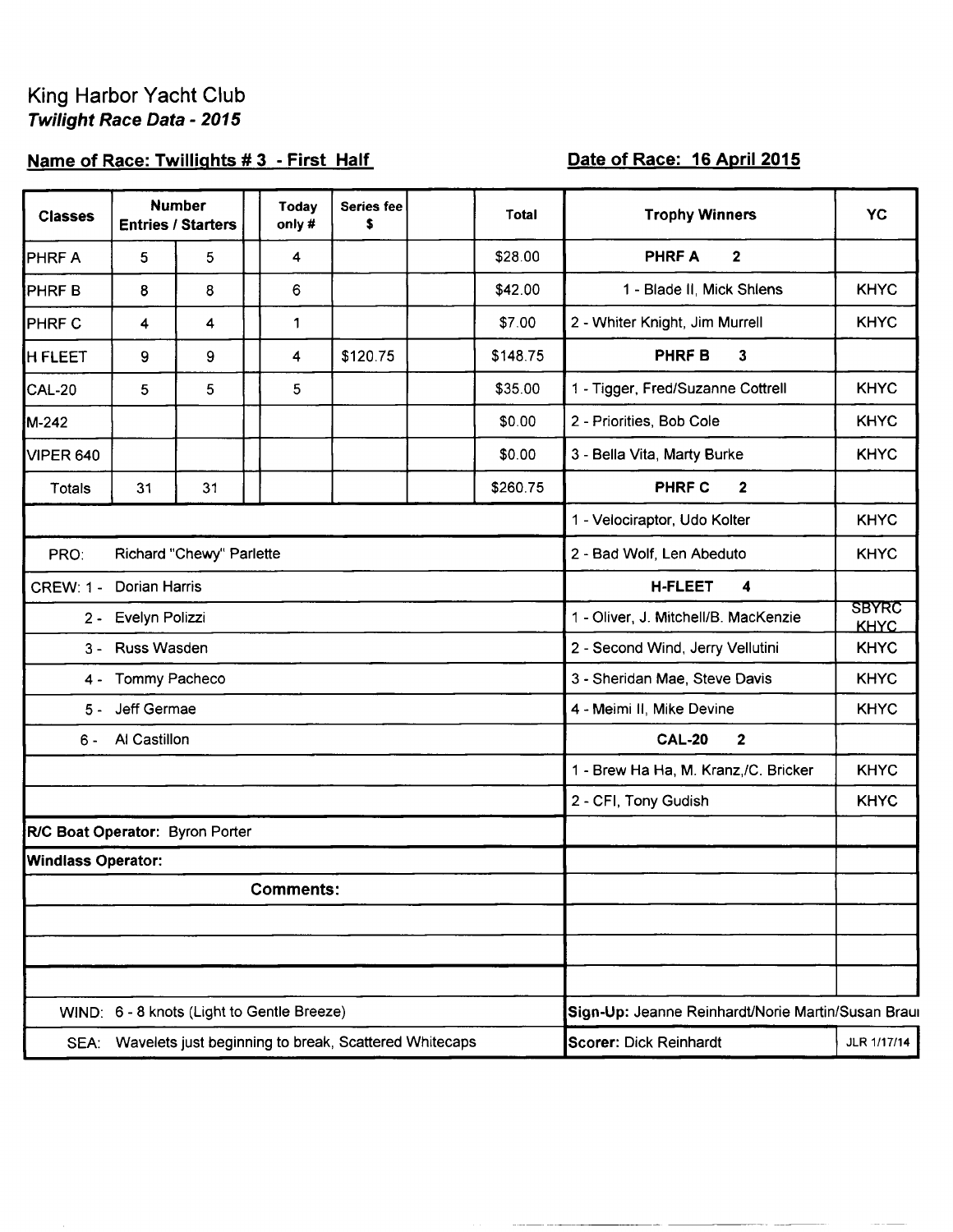**KHYC Twilights 2015 #3**

## **King Harbor Yacht Club**

Race Date: 16 Apr 201

Wind Speed: 6-8 kn



C